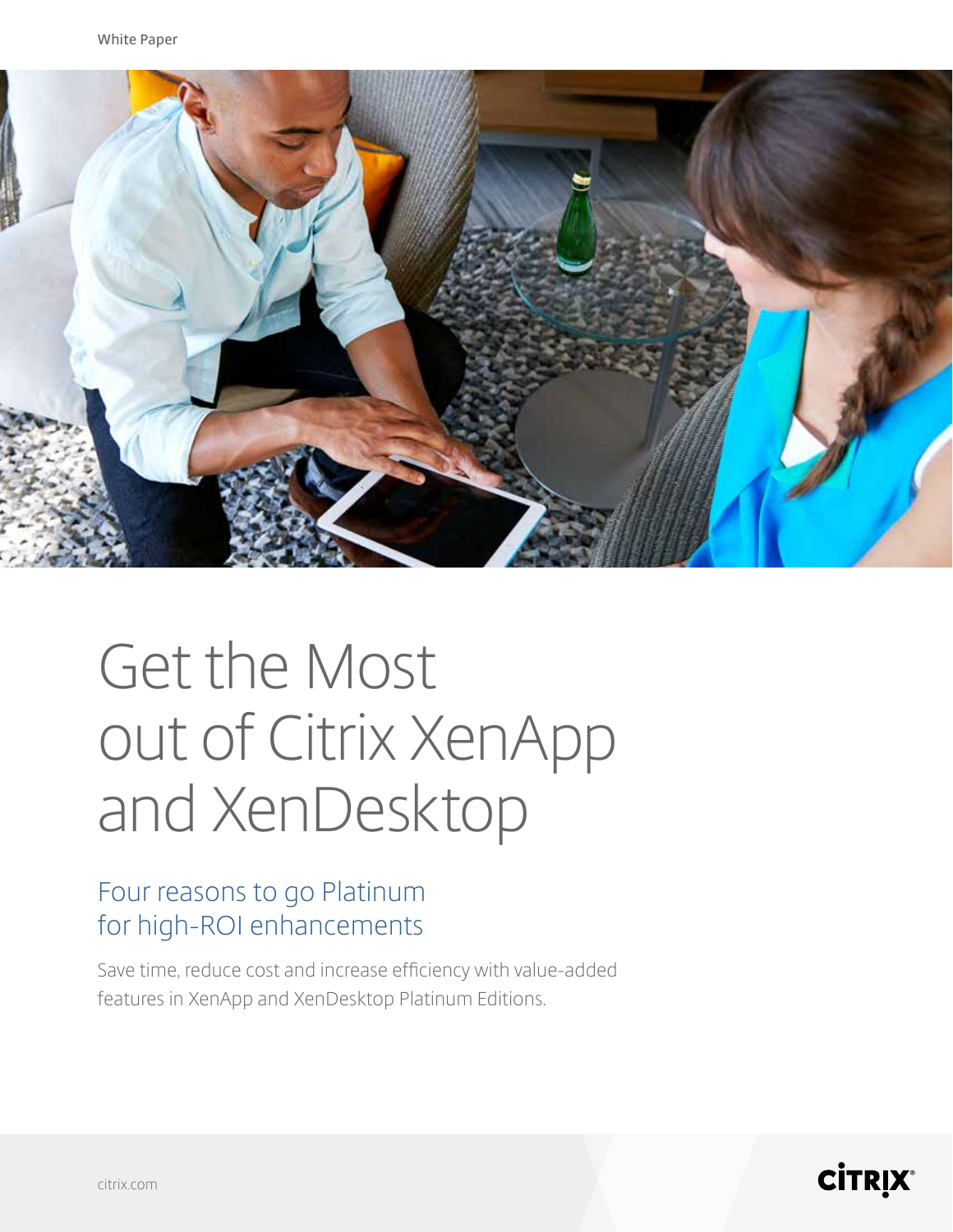Mobility has changed the workforce forever, placing new demands on infrastructure and the IT teams that help users stay productive. If you're evaluating your options for making the move to app and desktop virtualization, you're already learning about the features and performance that make Citrix XenApp and XenDesktop the solutions of choice for more than 98 percent of the Fortune 500. If you're a current Citrix customer you've already experienced the power of Citrix XenApp and XenDesktop for delivering Windows apps and desktops to any device, anywhere. Now learn more about the economic and strategic benefits you can achieve with XenApp and XenDesktop Platinum Editions.

The Platinum Editions of these industry-leading virtualization solutions let you realize even greater value from your investment with expanded capabilities that deliver ROI far beyond the cost of the upgrade. Newly enhanced to meet the needs of today's customers, XenApp and XenDesktop Platinum Editions help you address a range of top IT priorities through a single, unified solution.

This paper explores four areas where XenApp and XenDesktop Platinum Edition can help you save time and money while increasing efficiency, including:

- **• Enhanced security** with context-aware remote access to apps and desktops, granular policy control to meet stringent Common Criteria and FIPS certifications, and a simplified self-service password reset experience to reduce account-related helpdesk calls
- **• Operating system migrations and application management** streamlined to reduce project time, cost, labor, risk and disruption
- **• Advanced management and monitoring** to help you maintain system health and avert problems with proactive notifications and alerting
- **• Traffic optimization** to accelerate application performance over any type of network connection and deliver the best experience for every user, everywhere

#### **The highest-value Citrix solutions for app and desktop virtualization**

Every edition of XenApp and XenDesktop provides the flexible, transformative virtualization technology you need to empower the modern workforce. The Platinum Editions of these solutions go even further with high-value capabilities that help you meet the mobility, security and performance needs of both IT and end users.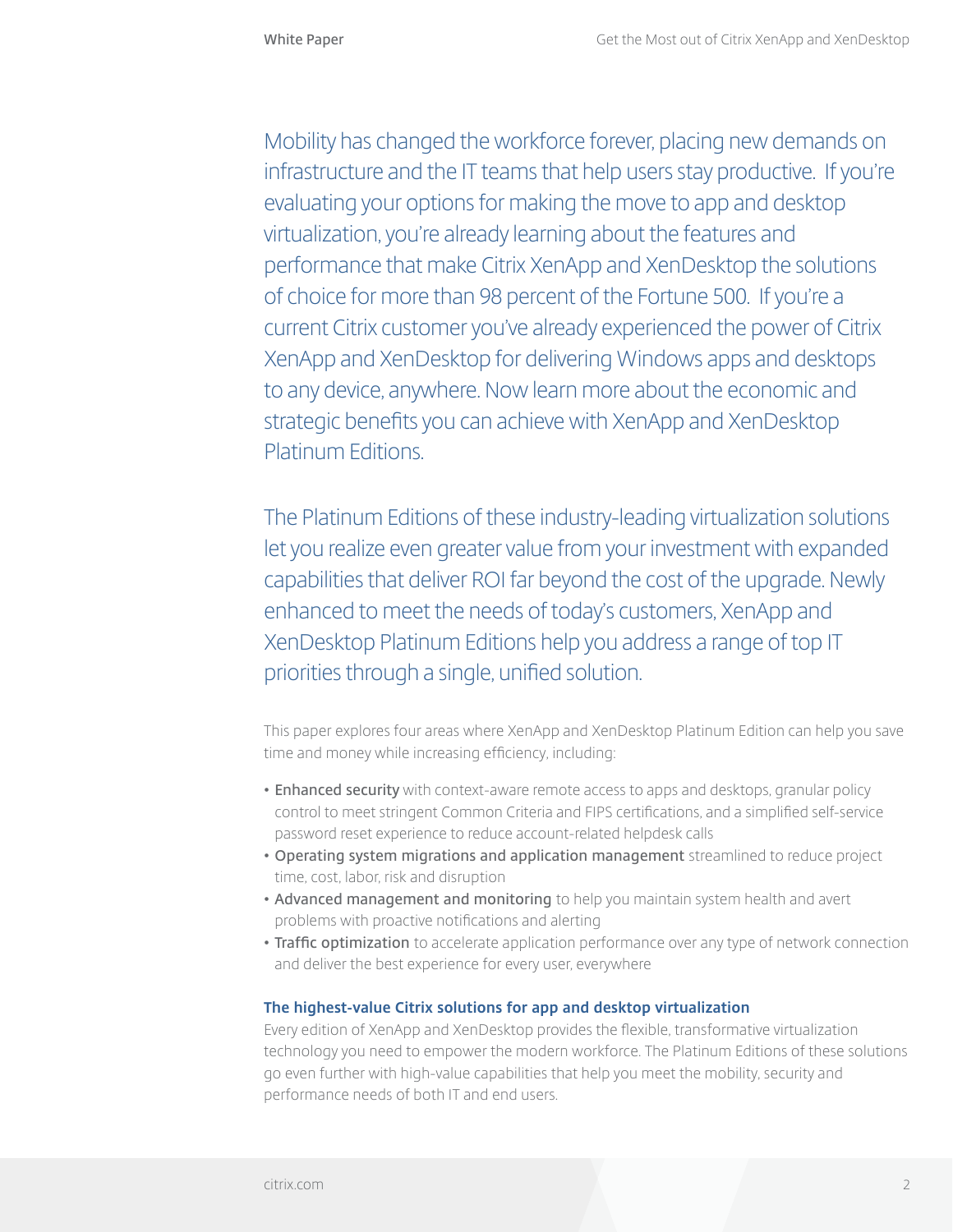#### **Enhanced security**

To support the modern mobile workforce, you need to provide flexible and secure remote access to apps and data while following industry regulations, maintaining compliance and leveraging security best practices. The Platinum Editions of XenApp and XenDesktop provide comprehensive security and access control for users everywhere, on any device, while helping you capture complete user activity to facilitate audit response and compliance reporting. Says Marcelo Noronha, IT Project Manager, Qualicorp, "[Citrix XenDesktop is] the best solution we have found to provide our users with secure remote access to business applications as well as reduce costs of infrastructure maintenance."

#### Granular access to services

As mobility and bring-your-own device (BYOD) vastly expand the range of usage scenarios, it becomes much more difficult to ensure that user actions don't expose business information to risk. A service that's safe enough to allow in one setting, such as in headquarters or a branch office, might be unacceptable in a less secure setting like an airport lounge or home office—but blanket restrictions would unnecessarily impair productivity.

The SmartAccess feature of XenApp and XenDesktop Platinum Edition enables granular, contextaware security by allowing differentiated access to services based on user and device policies. IT can enable and disable specific application features according to the current scenario—for example, disallowing printing in public locations, preventing downloads to personal devices, disabling screen shots or barring access from a jailbroken device. With Citrix NetScaler, Citrix offers the only integrated networking solution for simple setup of context-aware access control and endto-end visibility through a single pane of glass.

#### Compliance with FIPS and Common Criteria

The Common Criteria for Information Technology Security Evaluation is a framework adopted by over 24 nations for certifying that a computer security product or system can meet its claims for security. Common Criteria certification assures customers that the products they are buying have been subjected to rigorous third-party testing to verify that they meet the promised specifications. Federal Information Processing Standard 140 (FIPS 140) is a U.S. Federal Government standard encompassing benchmarks and best practices for the encryption of sensitive information. FIPS compliance is required by law for all U.S. federal agencies, and is gaining widespread adoption in private sector verticals as well, including finance, healthcare, legal, mobile operators and public safety. XenApp and XenDesktop Platinum Editions have achieved full compliance with both FIPS and Common Criteria, proving their suitability for even the most security-sensitive implementations.

#### Self-service password reset

In the typical organization, 20 – 30 percent of all helpdesk calls are related to password reset. At roughly \$70 per call, this represents a tremendous expense for such a low-level task, diverting resources from more substantial issues. If forgotten passwords routinely obstruct user productivity, people are more likely to choose a password that's more easily remembered—and more easily hacked—and change their passwords less frequently. To maintain best practices for password strength, IT needs to provide a way for users to gain access quickly and easily without draining helpdesk resources.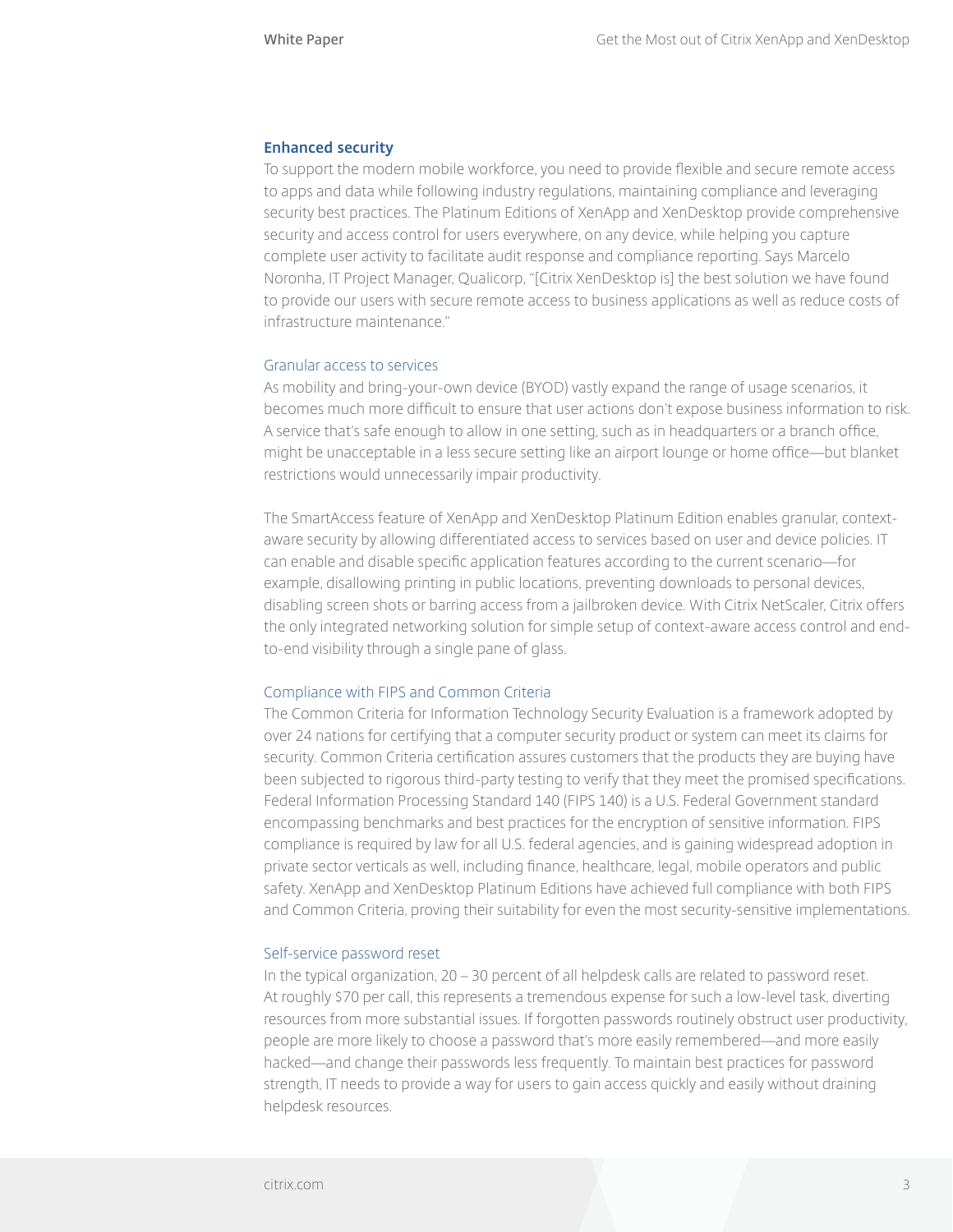XenApp and XenDesktop Platinum Edition extend the value of the Citrix StoreFront component by allowing self-service password reset so people can quickly regain access to their apps, desktops and data without the inconvenience and expense of a helpdesk call.

#### Session recording

Monitoring and tracking of user activity in applications is an essential component of regulatory compliance and successful security audits in many industries. To comply with rules governing financial transactions and access to sensitive customer and patient information, organizations need to go beyond traditional event log monitoring to capture the real access scenario that is taking place. Similarly, a complete record of a user session can be essential for determining the potential criminal intent of suspicious activity.

Available only in XenApp and XenDesktop Platinum Editions, Session Recording uses flexible policies to automatically trigger recordings of user sessions in scenarios such as access to sensitive information like financial data, intellectual property, personal information and medical records. A policy to randomly record user sessions promotes compliant user behavior, and video logs of computing activity aid compliance and litigation readiness. The ability to examine a user session can also greatly accelerate troubleshooting and issue resolution, while session recordings can be highly useful for training purposes.

#### **Operating system migrations and application management**

Transformational IT projects around mobility, consumerization and the cloud can put a tremendous strain on traditional processes for operating system migration and application management. Time-consuming manual methods for OS migration divert IT staff from more strategic work, while the need to test and remediate applications for compatibility on the new OS across diverse endpoints poses an additional layer of complexity. This heterogeneous environment also complicates ongoing application management, as IT must install, run and test hundreds or thousands of apps across multiple device types, taking into account whether they will be virtualized, streamed or installed locally. To support the business, IT has to be able to manage apps more effectively, from installation and migration, to delivery across the full range of devices, to ongoing software hotfixes and patches.

#### Accelerated Windows migration

XenApp and XenDesktop Platinum Editions accelerate application migrations to Windows 10 with AppDNA, which predicts potential issues and shows a clear path to application compatibility on the new OS. The solution collects the "DNA"—file, registry and configuration data—of apps, the current OS and the planned new OS in a single repository to create an abstracted computing environment. IT can then use this model to query and model the environment without having to install and run each app; see all applications together, as a whole; assess OS builds and how they impact compatibility; and understand relationships between apps and the OS. Reports David Burns, global head of enterprise architecture at Vertex, which used AppDNA to support a recent OS migration, "Without AppDNA, this pre-migration profiling task would have taken a 5-man team of application specialists at least 140 days. The AppDNA solution has effectively saved us 620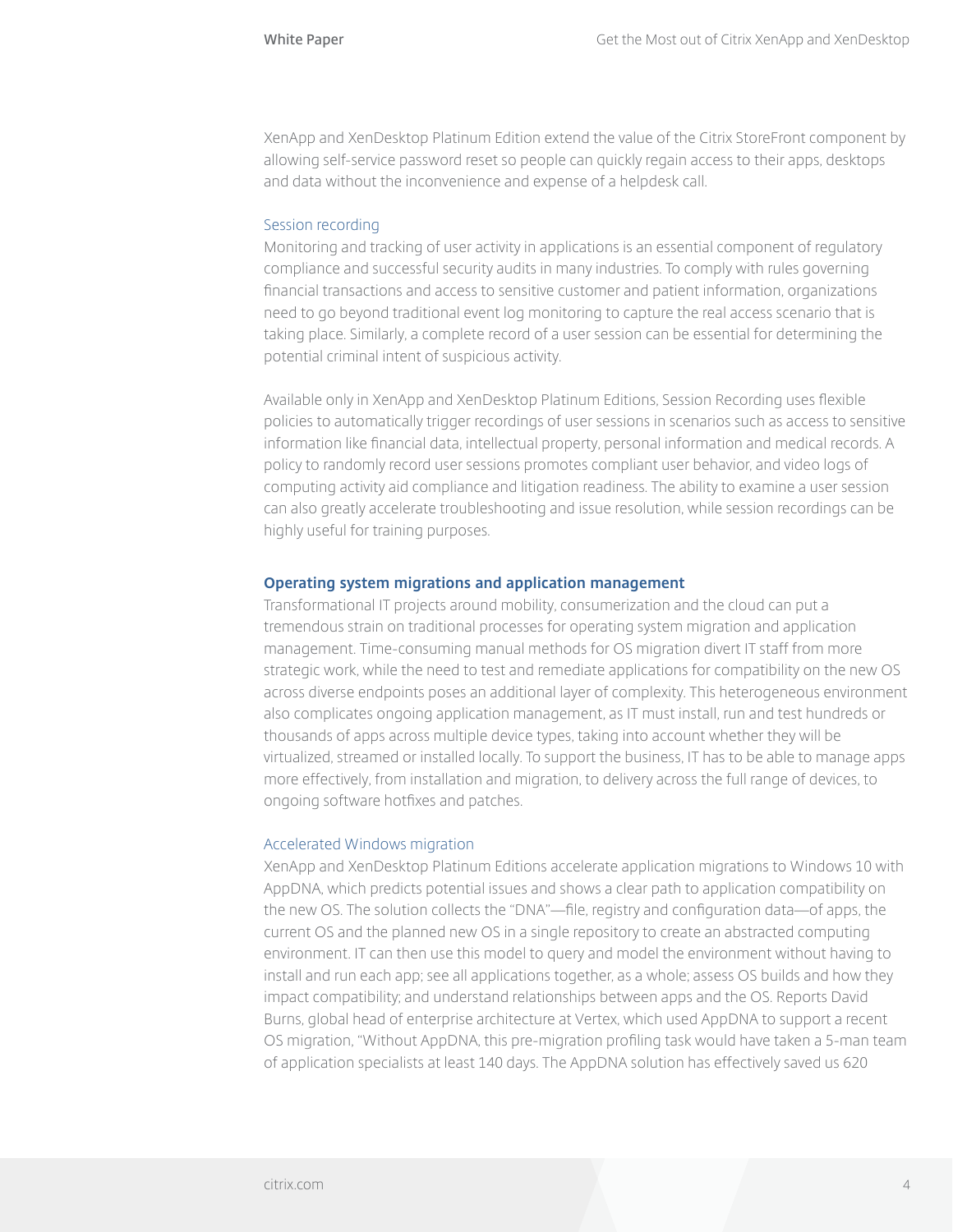work-days, delivering a time saving of 89 percent." AppDNA also helped Vertex reduced the cost of its migration project by 32 percent.

AppDisk technology complements AppDNA by allowing administrators to package and manage applications independent of their master desktop and server OS image—thus reducing the number of golden images to manage, and making it easier to install or update applications. The Platinum Editions of XenApp and XenDesktop let you use AppDNA directly in the Studio console to validate and remediate app compatibility issues within an AppDisk layer, between AppDisk layers and with the master image OS underlying any number of AppDisk layers. App analytics can help save as much as 90 percent of the time spent on validating and re-validating applications and layers.

#### Simplified application compatibility, migration and management

AppDNA also lets you discover, automate and model applications for greater insight into the effect of application issues, proposed implementations and migrations on users, workgroups and devices. Says Jeff Jung, senior infrastructure architect at Allianz, "With the new process of the app development team utilizing AppDNA to analyze their code before giving it to us to deliver for a production instance, it's helped to streamline our app development process and more quickly get apps to our customers in a very stable state."

#### **Management and monitoring**

To keep your business performing at its best, you need complete visibility into your environment and the user experience you're delivering. The Platinum Editions of XenApp and XenDesktop help you prevent IT issues from disrupting service delivery with end-to-end monitoring, proactive alerting and user experience monitoring. Integration with Microsoft System Center lets you manage both traditional infrastructure and modern applications through a single console.

#### Enhanced monitoring and notification with Platinum Director

While all editions of the Director console capture seven days of data from XenApp and XenDesktop, the Platinum Edition goes further with up to 365 days of usage and trending reports for deep performance analysis. Proactive notifications and alerts, configured for specific thresholds and conditions such as session disconnects, connection failures, logon times and server load, ensure that busy admins are aware of emerging problems as soon as they arise. The integration of Microsoft System Center Operations Manager (SCOM) alerts into the Director console gives administrators a single point of visibility and control for desktop and server OS usage reporting, proactive notification and alerting, app limits, reboot warnings and override control over roaming sessions. This way, the administrator is always notified of error conditions or excessive resource usage before they impact overall performance and availability.

Integration with Citrix NetScaler enables true end-to-end monitoring of the entire connection from device to network to app or desktop resource, leveraging user experience data supplied by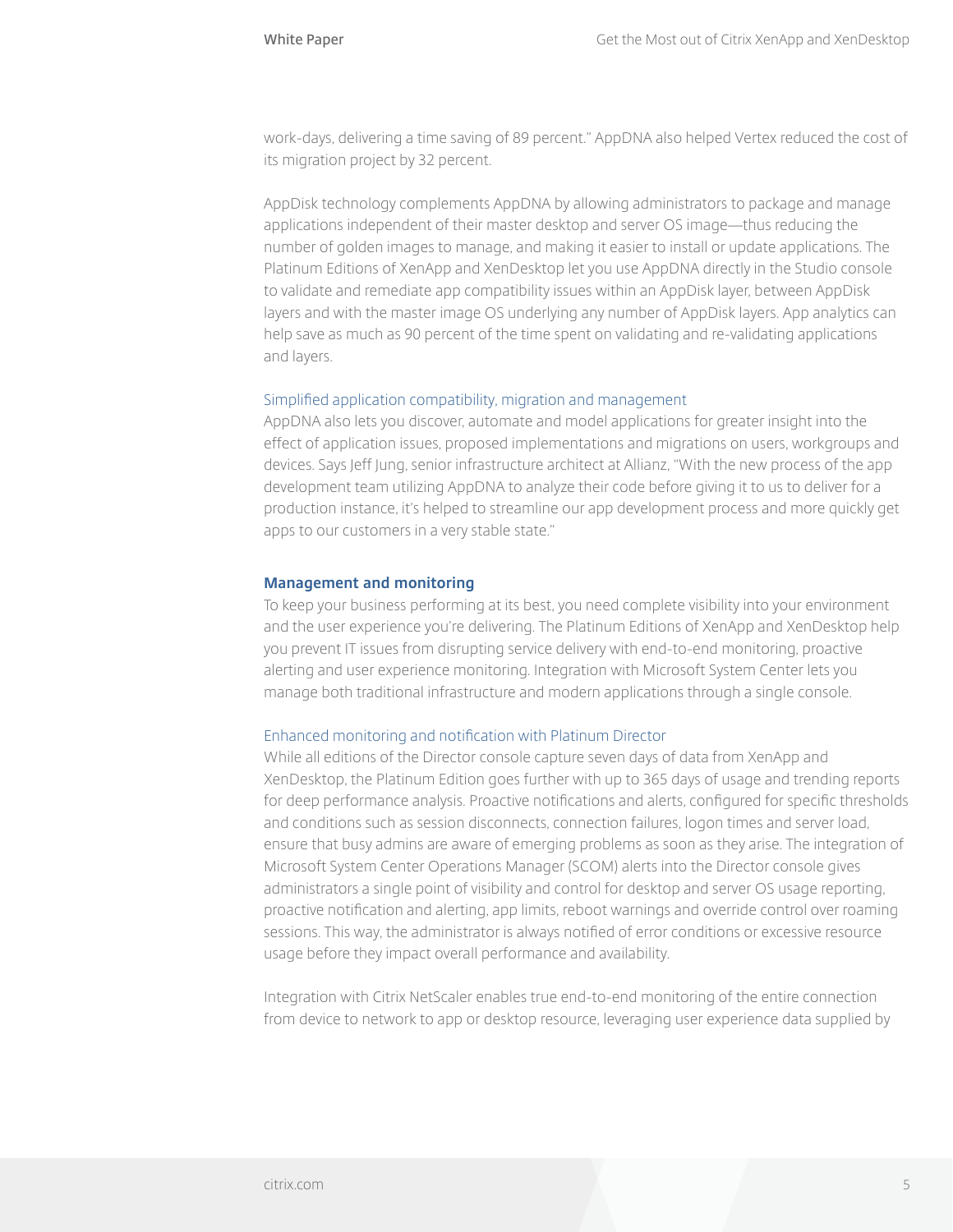NetScaler HDX Insight integrated into the Director console to correlate network data, application data and real-world metrics for fast, accurate troubleshooting.

#### Microsoft System Center integration

In addition to the SCOM alerts in Director, XenApp and XenDesktop Platinum Editions also offer the SCOM packs and the Citrix Connector for System Center Configuration Manager. Admins can also choose to integrate Director's help desk capabilities into SCOM to monitor both virtual and traditional workloads through a single pane of glass. Similarly, a connector to the System Center Configuration Manager allows you to manage your XenApp and XenDesktop environment through the same System Center console used for traditional infrastructure for a simplified datacenter management experience.

#### Environment and user analysis monitoring

Capacity management features provide a real-time view of desktop OS and server OS usage so you can quickly assess and predict resource requirements, track license utilization, prioritize investment and retire underused assets. Data on who used which desktop, when, and for how long enables accurate customer metering or in-house bill-back for IT-as-a-service (ITaaS) models.

#### Citrix Provisioning Services

Single image management with Citrix Provisioning Services (PVS) offers one more reason to go Platinum. Available in XenDesktop and in XenApp Platinum Edition, PVS lets you manage a single version of your XenApp or XenDesktop virtual machines to be streamed to hundreds or thousands of desktops. Changes can be tested easily at each stage from development to test to production, implemented instantly across every user in the environment, and rolled back just as easily to a previous version if necessary.

Any app or desktop issues that arise can be resolved easily with a simple reboot to restore the image to its original state.

Beyond the tremendous time and cost savings enabled by more efficient single image management, PVS can dramatically lower storage costs, as demonstrated by an ESG Lab Spotlight on Provisioning Services. A XenDesktop implementation requiring 26 disks can be reduced to three, and a XenApp implementation requiring 74 disks can be reduced to just four. A new RAM Cache with Disk Overflow feature has the potential to reduce storage costs by 80 percent or more.<sup>1</sup> As a system administrator at one large enterprise construction firm says, "PVS has been crucial to simplifying image management in our environment in updating images, but also in troubleshooting XenDesktop issues."

1 ESG Lab Spotlight: Minimizing VDI Storage Costs with Citrix Provisioning Services http://www.citrix.com/content/dam/citrix/en\_us/documents/products-solutions/esg-lab-spotlight-minimizing-vdi-storage-costswith-citrix-provisioning-services.pdf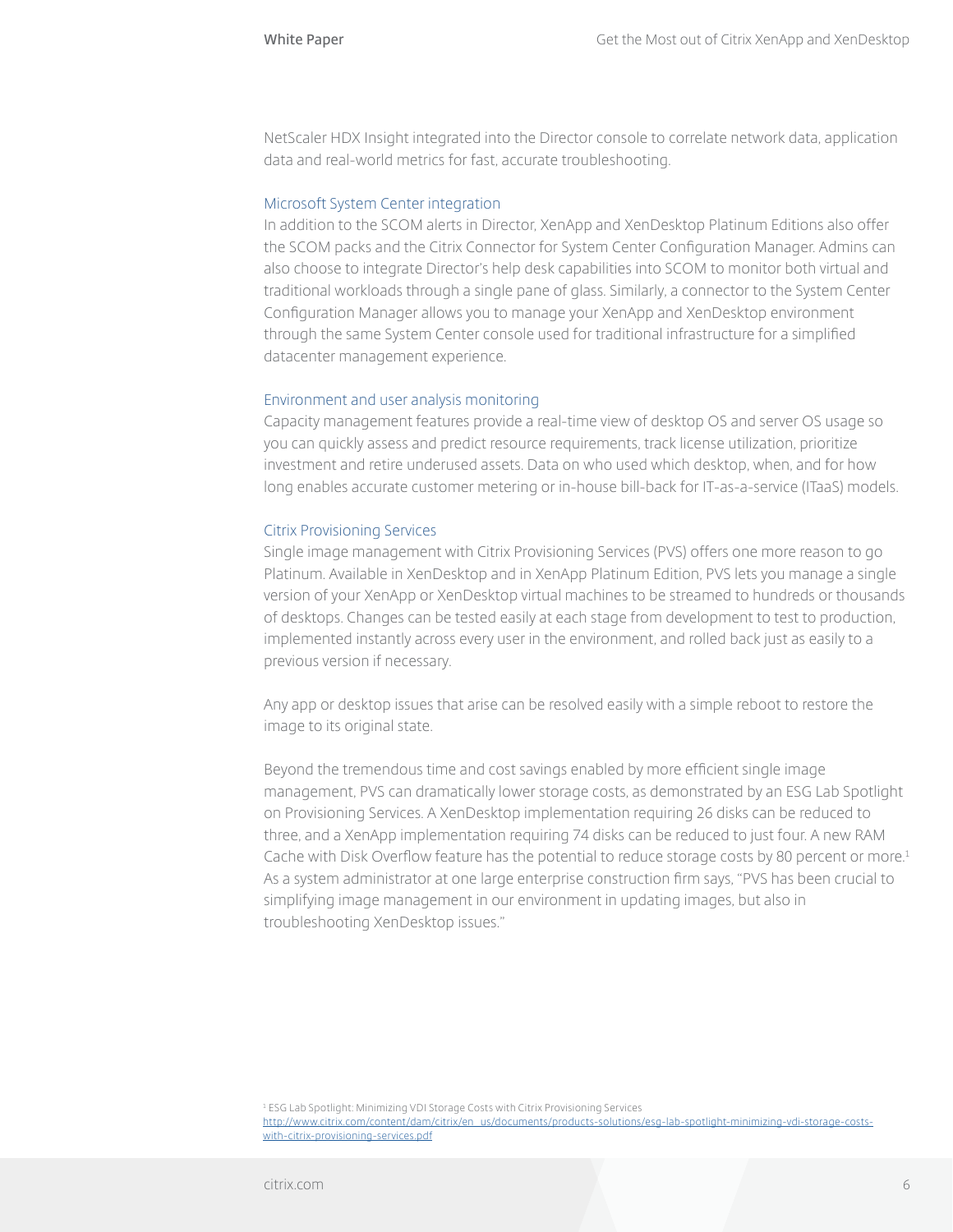#### **Traffic Optimization**

As your distributed workforce accesses apps from more locations, over more types of network connections, including more demanding digital media, communications and design apps, it's crucial to ensure high performance for every user, everywhere. The Platinum Editions of XenApp and XenDesktop provide app acceleration and WAN optimization features to get the most possible out of your network infrastructure.

#### Application acceleration

XenApp and XenDesktop Platinum Editions include NetScaler SD-WAN VPX. This software-based network accelerator virtual appliance can be paired with a NetScaler SD-WAN appliance in your datacenter to leverage features such as TCP flow control, data compression, de-duplication and protocol optimization to accelerate performance from anywhere for both Citrix-powered virtual apps and other enterprise applications. Compression ratios as high as 5:1 can deliver WAN bandwidth savings of up to 85 – 90 percent. With video usage on the rise, NetScaler SD-WAN can optimize video delivery within XenDesktop environments as well as for popular websites such as YouTube and Vimeo in addition to internal video content repositories, providing as much as a 40-fold reduction in content download times. Large files are cached locally for fast access. Improving performance without a costly WAN upgrade, NetScaler SD-WAN can dramatically reduce costs for branch office infrastructure. End-to-end WAN visibility into applications and usage help IT monitor and troubleshoot performance.

#### **Conclusion**

As your mobile workforce places new demands on your IT environment, the decision to go Platinum with Citrix XenApp or XenDesktop is a simple one. The time savings achieved through advanced troubleshooting and monitoring, combined with the cost savings of storage optimization and bandwidth efficiencies, quickly outweigh the cost of the upgrade. Enhanced capabilities for secure remote access deliver additional value by ensuring that people in every scenario can work securely with a high-performance user experience. Current customers with XenApp and XenDesktop Platinum Editions validate the economic and strategic benefits they've achieved. Says the IT director for a large enterprise professional services company, "We successfully deployed a dependable, secure user experience that eliminates much of the troubleshooting work that occurred at the desktop level. We have freed those resources to do higher level projects and kept the user troubleshooting issues at the helpdesk." A system administrator at a large educational institution listed results including "best end user experience on any device; security; ease of management; completeness of solution; flexibility of deploying the solution; price; you can troubleshoot your issues easily on XenDesktop, XenApp environment without having any downtime." Find out what going Platinum can do for your organization.

#### **Next steps**

Learn more about how to upgrade to XenApp or XenDesktop Platinum.

- Try XenApp or XenDesktop Platinum
- Compare features by edition
- Contact Citrix Sales